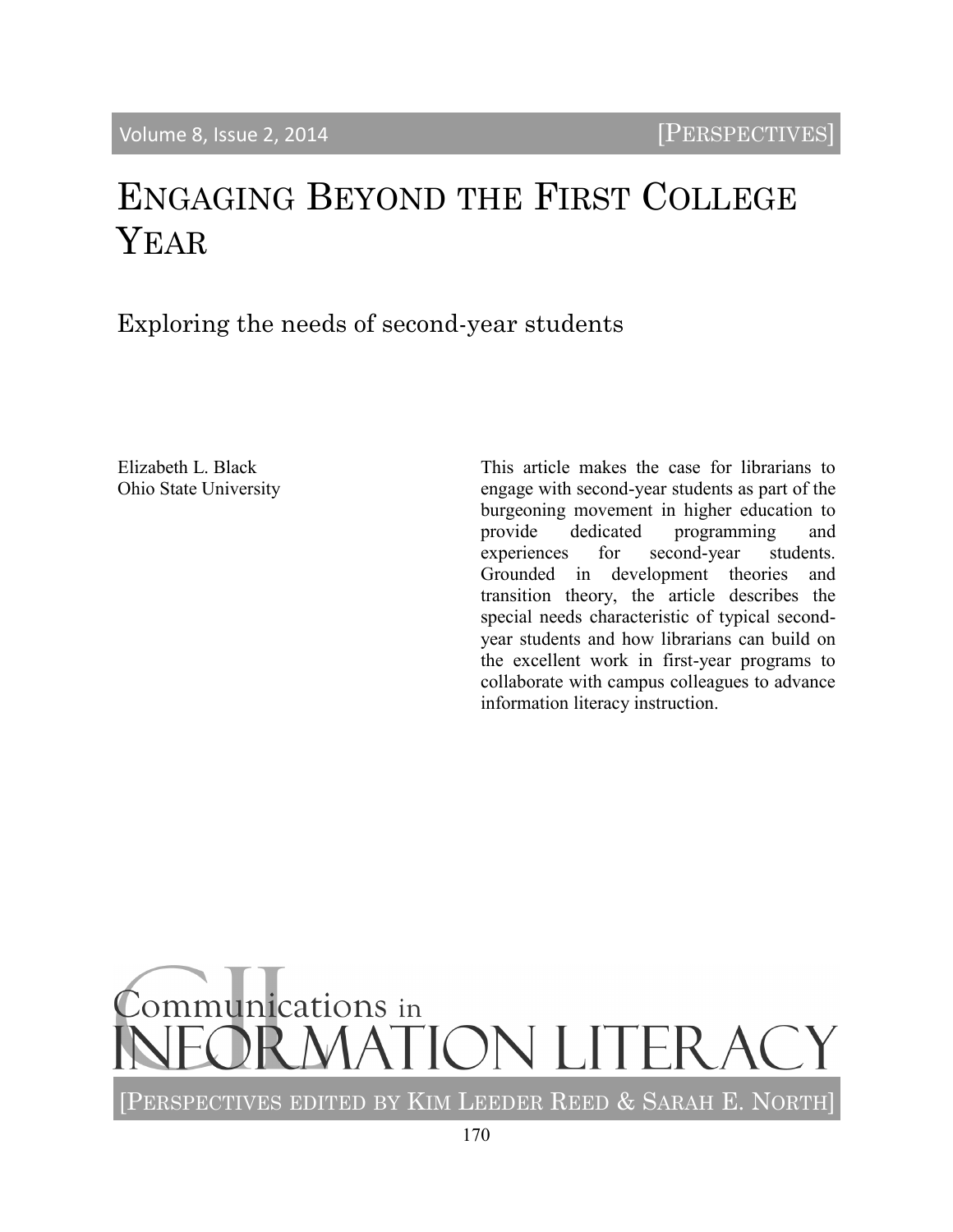## **INTRODUCTION**

Strengthened by the foundation of quality work to enrich students' first year of higher education, colleges and universities are now turning their attention to their sophomore students. There has been a dramatic rise in the development and implementation of programs and initiatives focusing on second -year students. A survey conducted by the National Resource Center for the First-Year Experience and Students in Transition in fall of 2005 found that nearly 130 institutions offered some type of program designed specifically for sophomores, a significant increase over the 40 who reported having such programs in a 2000 survey (Pattengale & Schreiner, 2007). In 2012, Maggie Heier of University of Washington's Division of Student Life, wrote a detailed report summarizing the growing movement among their peer institutions. She noted that 83% of University of Washington's peer institutions offered some kind of dedicated programming for second-year students (Heier, 2012, p. 14). This burgeoning movement provides excellent opportunities for academic librarians to continue and enhance the critical library role from the first-year experience movement.

Librarians have a strong history of instruction to incoming students, as described by Cindy Pierard and Kathryn Graves (2002) in their survey of outreach to freshmen courses; instruction has taken many forms from tours to credit courses. The first year of college movement, which gained significant momentum with the creation of the National Resource Center for the First-Year Experience and Students in Transition in 1986 ([http://www.sc.edu/fye/](http://www.sc.edu/fye/center/history.html) [center/history.html\),](http://www.sc.edu/fye/center/history.html) and the increasing

complexity of the information environment and the changing role of libraries, inspired a focused attention in libraries on the first year. *The Role of the Library in the First College Year*, published by both the Association of College & Research Libraries and the National Center for the First-Year Experience & Students in Transition in 2007, and the *First-Year Experience and Academic Libraries: A Select, Annotated Bibliography*, compiled by the Association of College and Research Libraries (ACRL) First-Year Experience Task Force in 2004, document the excellent work in this area. The annual updating of the bibliography by the ACRL Instruction Section's Teaching Methods Committee attests to its continued growth and relevance.

As librarians do more and more teaching in the first year, they are finding that the ACRL Information Literacy Standards (2000) are complex and difficult for these students to master in their first year. Anne Fields (2001) notes the mixture of both lower level tasks noted in the standards, such as identify and differentiate, and higher level tasks, such as create, analyze, and synthesize. She goes on to note that even the lower level tasks can be problematic for some students in earlier stages of intellectual development. Rebecca Jackson (2007) is more direct, "The information literacy standards may include many competencies that are beyond the cognitive level of the students librarians encounter, especially from classes like freshman composition" (p. 30).

The *Framework for Information Literacy for Higher Education* (ACRL, 2014), in draft form at the time of this writing, with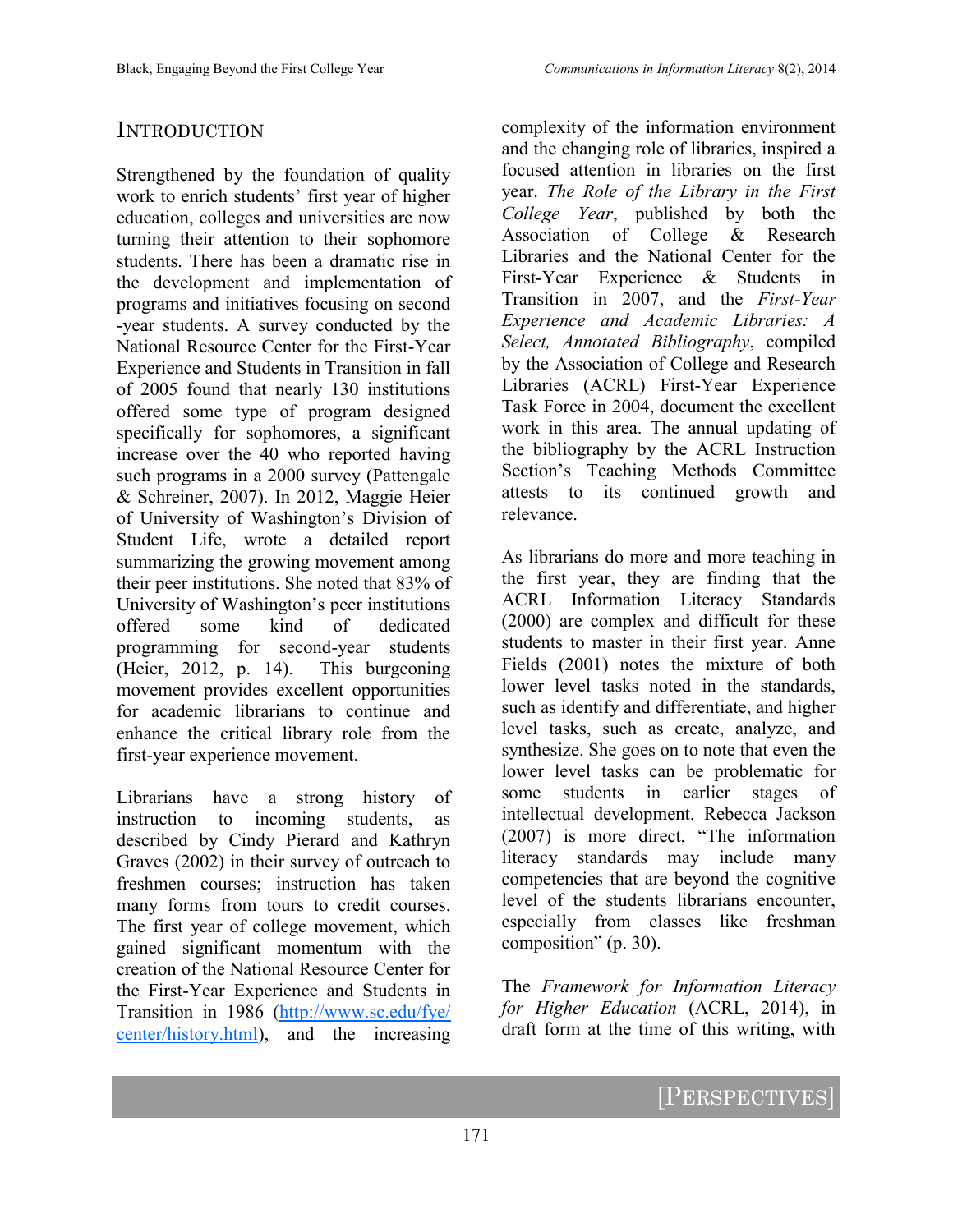its expanded definition of information literacy and inclusion of affective as well as cognitive domains, further encourages librarians to become familiar with student development theories and to engage with students beyond the first year.

### STUDENT DEVELOPMENT **THEORIES**

In a frequently cited work, Perry (1970) described nine positions along a continuum of intellectual development of college students. These are generally grouped into three broader categories of dualism, multiplicity, and ending with relativism. Perry notes that most traditionally aged college students begin their college experiences from a position of basic duality in which there is a clear right and wrong and the authority distinguishes among them for students, who simply need to adhere. Students grow throughout their college experience to various levels of multiplicity, the view that there are many answers but seeing them all as valid, and then toward relativism in which opinions must be supported. The highest level of relativism is one in which the student values diversity yet commits to personally articulated values. Many students leave college while still engaged in this development, generally in the later stages of identifying and committing to personal values.

There is much more to the college experience than just intellectual development. In the area of psychosocial development Arthur Chickering's work, revised with Linda Reisser (1993), is frequently cited. They describe seven major dimensions, or vectors, of development that occur during the college years. They are (as

summarized by Schaller, 2007):

- *Developing competence* (intellectual, physical, and interpersonal): Competence is developed in all three areas and has an impact on a student's readiness to take risks and to engage with the new environments around them. Often a decline in competence is experienced during a period of personal growth.
- *Managing emotions*: Development in this vector involves awareness of emotions, distinguishing among them, valuing the information that emotions provide, and understanding the consequences of emotional outbursts.
- *Moving through autonomy toward interdependence:* Autonomy is achieved by learning to provide for one's own emotional needs, the ability to carry out activities and solve problems. Autonomy leads to interdependence as individuals build rewarding relationships.
- *Developing mature interpersonal relationships:* Through an increasing openness to diversity and empathy for others, individuals are able to establish deep interpersonal connections that lead to mature relationships.
- *Establishing identity:* Within this vector, one develops a firm sense of self by answering the question, "Who am I?"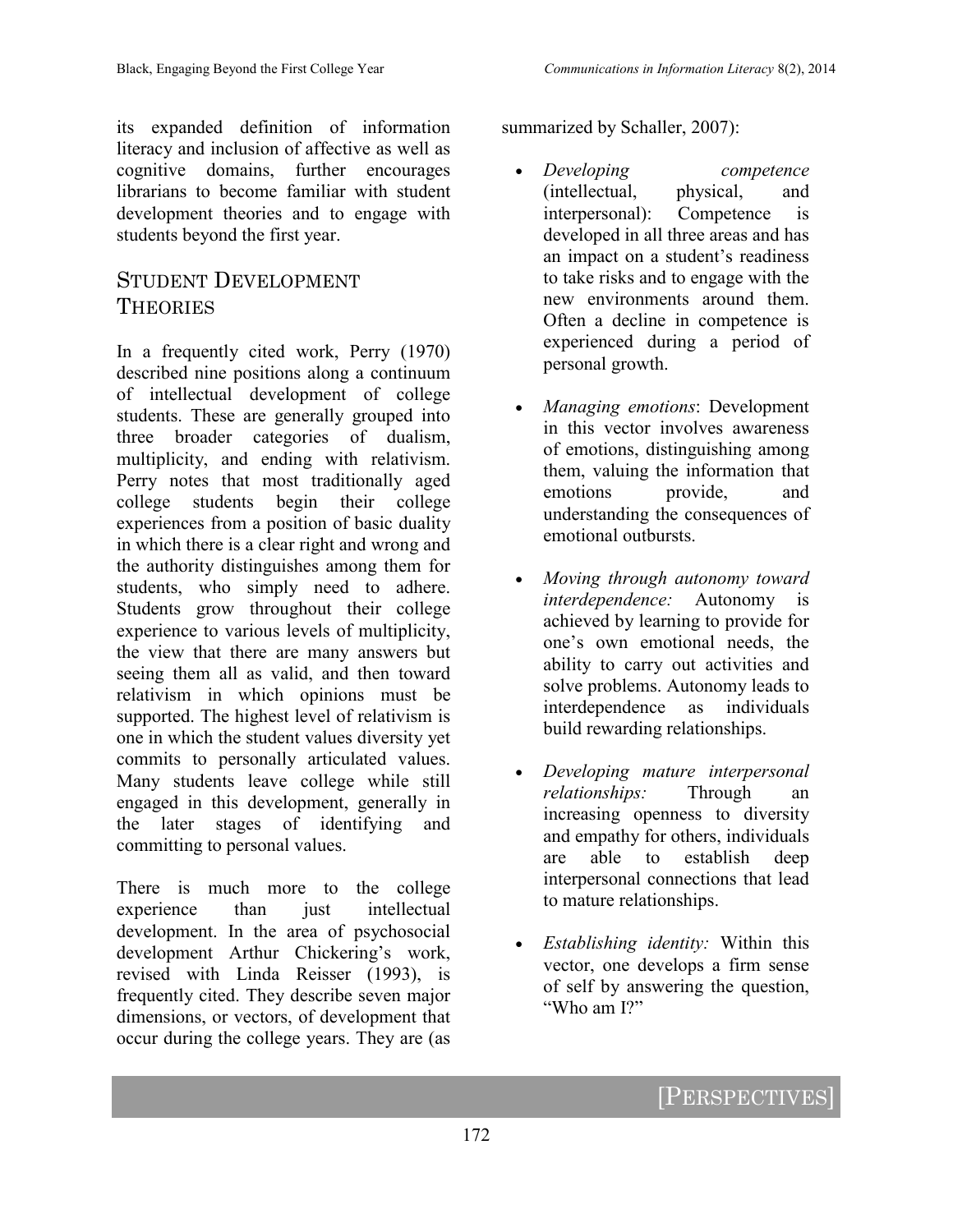- *Developing purpose:* Answering the question, "Where am I going?" leads to development of personal priorities that include career plans, interests, and relationships.
- *Developing integrity:* Aligning one's behavior and values in order to apply ethical principles to one's life occur in this vector, including the ownership of values based on personal beliefs instead of what one is told to believe.

Chickering and Reisser note in their introduction that their model is based on an optimistic view of human development which assumes that a nurturing and challenging college environment will help students grow in all areas of development. They reinforce that it is critical to focus on more than simply intellectual development and for educators to see college students as whole individuals with gifts of human potential in mind, body, heart and spirit (Chickering & Reisser, 1993, pp. 40-41).

Transition theory is also important in considering the development of college students. Bridges (2004) defines transition as the psychosocial response to life changes, but notes that not all changes result in transition. A person chooses how to adapt to the external change, generally either retreating or transitioning into a new version of self. The college experience is a time of transition for many young people as they move from childhood into adulthood. This transition, as all transitions, is not easy and takes time. Bridges (2004) describes three major phases to transition: endings, neutral zone, and new beginnings. While often prompted by external events, transitions

begin with internal reflection and the disengagement and deconstruction of former definitions of self; Bridges named this the *ending phase*. During the *neutral zone* that follows, there is emptiness or a moratorium from conventional ways into which one explores new definitions of self. "It fact, the neutral zone is a time when the real business of transition takes place. It is a time when an inner reorientation and realignment are occurring" (Bridges, 2004, p. 154). The final transition phase, *beginnings*, is an internal one that leads to external changes. These changes can be as dramatic as whole new identities or as small as a new habit, but they all involve internal re-identification and re-engagement.

## FOCUSING ON THE SECOND COLLEGE YEAR

Building on these theories of psychosocial and intellectual development during the college years and built onto the framework of transition theory, Molly Schaller led several studies exploring the developmental challenges facing sophomores specifically; she described her findings in a theoretical framework published in 2010 and summarized here.

Schaller notes that while the entire college experience is a time of transition, or multiple transitions for students, the second year is a particularly critical time for identity development. Margolis (as cited in Schaller, 2010) likened the identity crisis of the sophomore year of college to that found in middle age. He suggested, and Schreiner (2012) confirmed, that second-year students experienced increased academic and interpersonal challenges at the same time institutional support systems decrease.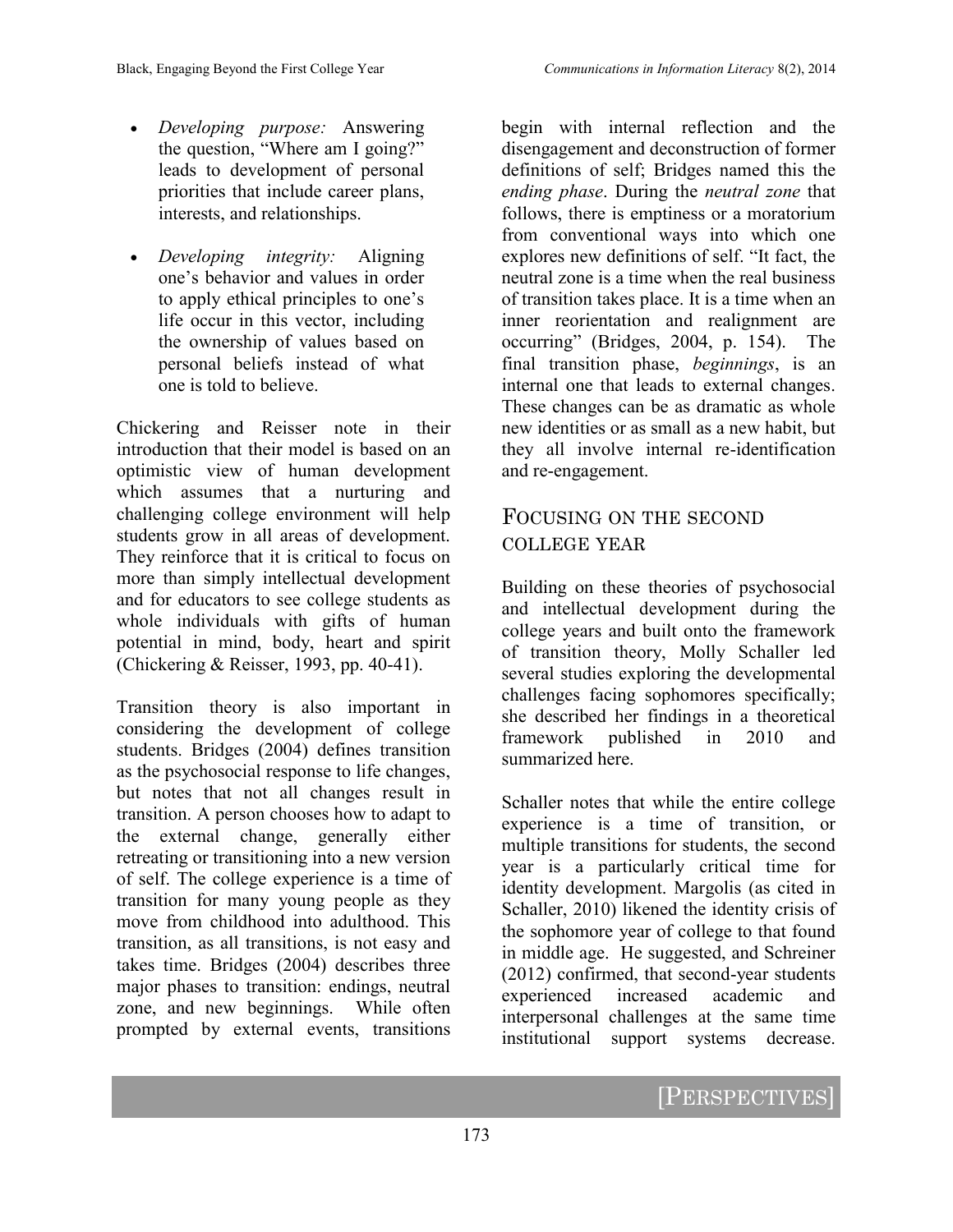These things push students toward transition.

The first stage Schaller identifies is *random exploration*. This stage occurs primarily during the first year of college as students explore all that is available to them in their new environment. Often during the summer following the first year students begin to make sense of these experiences as their self -awareness grows and they enter their second year in the next phase, *focused exploration*. Students are more conscientious in this stage as they actively seek insight into relationships, future and self. They are aware that they are in between childhood and adulthood; they begin to question the choices they have made thus far. This is an uncomfortable yet important stage. The longer a student stays here the deeper the exploration; if students leave this stage too quickly, their exploration can be too shallow and leave them vulnerable to external pressures on key upcoming life decisions (Schaller 2005).

It is during sophomore year that many students need to have declared a major and make other significant life decisions. As choices are tested and reflected upon during the focused exploration stage, students move to the third stage of *tentative choices*. This stage occurs generally during the sophomore or junior year. There is still some doubt, self-reflection, and room for later change to these decisions, however, hence the tentative label. The transition completes with the *commitment stage*. This fourth stage is when new beginnings emerge in all three areas: relationships, future, and self. Students have more confidence in the decisions they have made and put forth energy to pursue their goals. This final stage

is where sophomores are headed; most will not reach it during their second year.

## LIBRARIANS AND SUPPORT FOR SECOND-YEAR STUDENTS

Research exploring the development of traditionally aged sophomores suggests that this year is a key one for student support, including library engagement. Schaller's research describes a second year that is difficult and full of challenges for many students, yet a critical year as students seek to find themselves, to become independent adults. These are times when students need support. Those in higher education communities already attuned to assisting students in transition, such as those involved with first-year programs and services, are leading the way in the development of second-year initiatives (Gardner, Pattengale, Tobolowsky, & Hunter, 2010, p. 4).

As noted in *The role of the library in the first college year*, librarians are partners in creating the conditions for student success. Student engagement serves as both a measure of learning and an outcome in itself. Librarians have the good fortune to be able to engage with students both within and outside of the classroom. In Project DEEP (Documenting Effective Educational Practices) (Kuh, Boruff-Jones & Mark, 2007), a study of 20 four-year institutions with higher than predicted graduation rates and scores on the National Survey of Student Engagement (NSSE), librarians were part of the pathways to engagement created to support students. These pathways teach students early in their first year about the institution's resources to support their learning and how to take advantage of them. Then they make the resources available to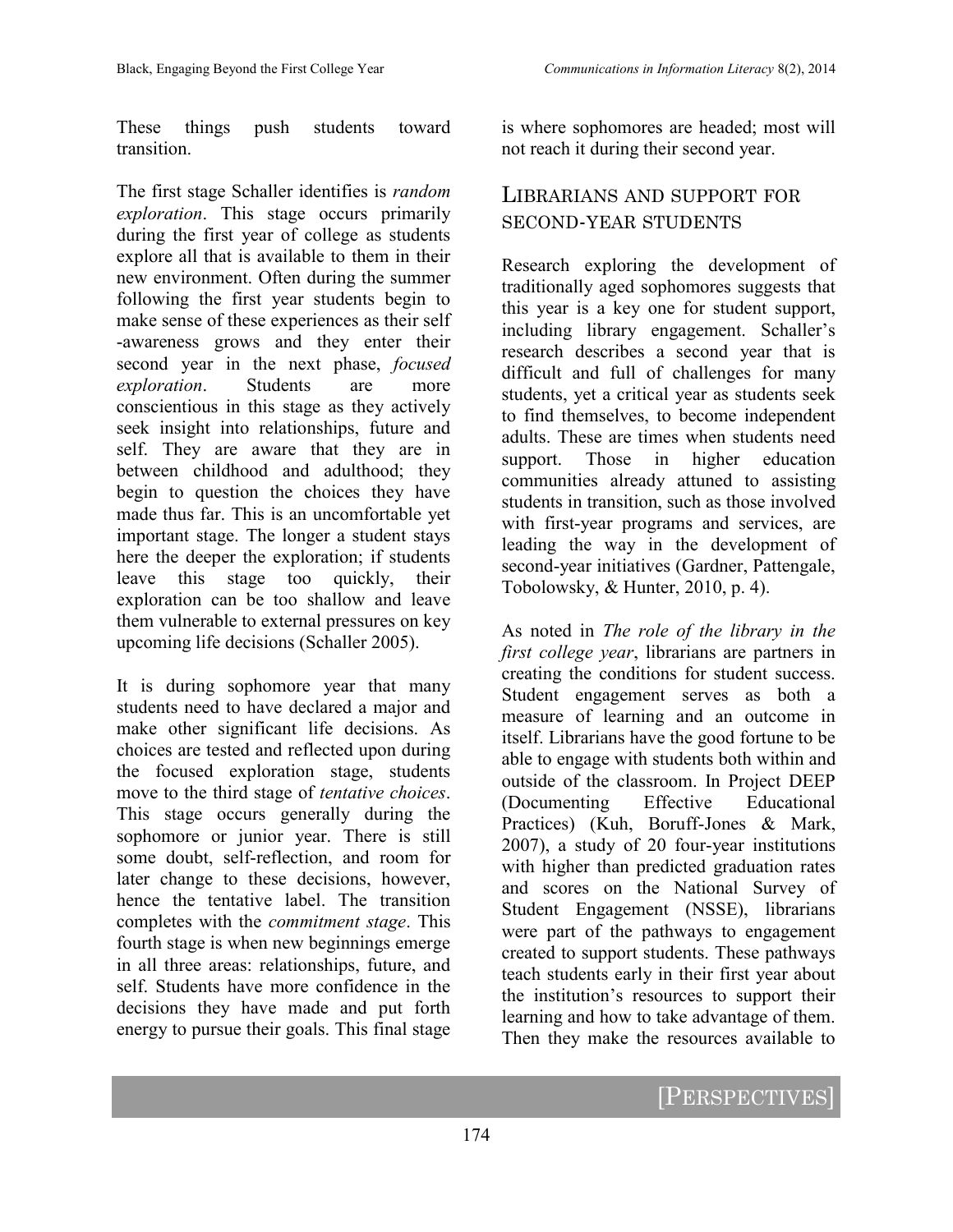students when they need it. There are processes in place to catch and support struggling students. Second-year programs provide librarians with the opportunities to build library-based supports into these programs to better meet students where they are and to deliver appropriate resources and instruction in the moment of need.

Librarians already have a track record of creatively approaching the challenge posed by teaching concepts that are developmentally difficult for students to reach, such as the constructivist instructional activities for teaching web evaluation designed by Benjes-Small and colleagues (2013) that recognize the typical first-year student's dualist approach and scaffold the students toward a more relativistic perspective. At the same time, they recognize that the students have not mastered evaluation because many are not developmentally ready for it yet.

Librarians are in a unique position to connect with students because they have both curricular and co-curricular roles. Cahoy and Snavely (2007) note that there is frequently a split on many campuses between the academic affairs and teaching faculty and staff who focus primarily on academic and cognitive development of students and the student affairs staff who focus primarily on the affective and emotional development of students. Yet in the most influential learning environments the curricular and co-curricular are integrated and there are partnerships between academic affairs and student affairs professionals (Kuh, Boruff-Jones & Mark, 2007). In their introduction to *Environments for Student Growth and Development: Libraries and Student Affairs in* 

*Collaboration*, Hinchliffe and Wong (2012) note that due to collaborations with both academic affairs and student affairs colleagues librarians are "uniquely situated to bridge the academic affairs/student affairs gap that unfortunately exists at all too many institutions" (p. vii).

The second-year movement in higher education, which is just beginning to gain momentum, is a perfect opportunity for librarians to integrate information literacy in a student-focused developmentally supportive way. As both Gatten (2004) and Robinson (2007) note in their articles about student developmental theories and information literacy, the most effective approach is one that introduces increasingly complex information literacy skills and concepts as students progress through their college careers. The most effective way to do this is to partner with both instructional faculty and student affairs professionals. Participating in the development of the second-year programs, which often have elements of both faculty engagement and student affairs programming, are ideal opportunities to develop sustained relationships with these key campus partners and to integrate information literacy into these programs in tangible ways.

#### GETTING INVOLVED

The first step in supporting second-year students is to explore what is currently happening on your local campus. Is your institution exploring the idea of a secondyear program? If so, join the planning effort. Often these programs have lifelong learning or career development components to which information literacy concepts are very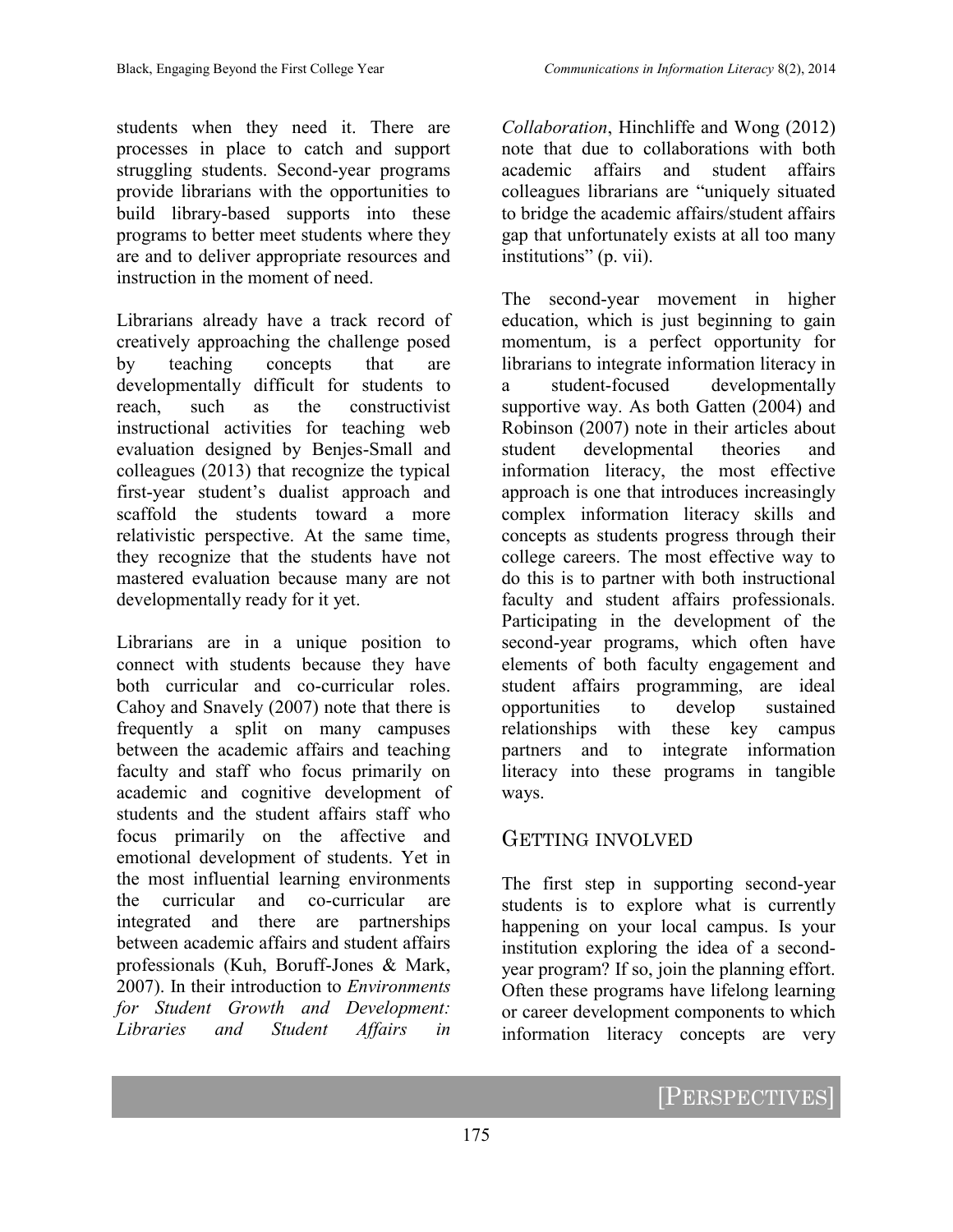relevant. At Ohio State University, the author served on one of the committees planning the pilot for the Second-year Transformational Experience Program (STEP). With a seat at the table, she was in a position to share how information literacy aligned with the overall goal of the program to help students discover their future; the current version of the program includes a required workshop component that provides a manageable way for librarians to reach participating students.

When making the arguments for information literacy in the design of secondyear programs, consider sharing the Project Information Literacy report, "Learning Curve: How College Graduates Solve Information Problems Once They Join the Workplace," which articulates well the importance of information literacy skills and dispositions to workplace success (Head, 2012).

Does your campus already offer some form of second-year program? If the program includes a workshop component, develop more advanced workshops for students and market them through the campus program in addition to library marketing. Titles of second-year workshops developed at Ohio State University include "Seeking Multiple Stories: Information Skills for Global Citizenship," "Join the Research Conversation," and "Students as Authors and Creators: Share your ideas, Know your rights." Centenary College offers Sophomore Hour in the library each week and "Ask a Silly Question" day, during which students can earn prizes for answering silly questions (2014).

Miami University experienced low

attendance for the workshops they offered as part of the Second Year Program series, so they are instead offering a book club aimed at second-year students that uses popular and current books (L. Miller, personal communication, September 28, 2014). They are also partnering with the Second Year Program to help provide a bridge between the first- and second-year programs by assigning students a personal librarian. Unlike other Personal Librarian programs which emphasize the first year only, the Miami University program, being piloted this year, assigns the librarian during the second semester of a student's first year and to all incoming transfer students. The personal librarian continues regular communication with her students until a major is declared, at which point the student is introduced to a subject librarian. This provides a seamless continuum of library services as the student's needs change.

Look at the goals and elements of the program to identify other places for librarian participation. For example, at Ohio State one of the key components of STEP is student interaction with faculty. To encourage this interaction the program is organized into small groups of students led by a faculty mentor; these groups meet regularly in non-classroom space, such as common areas in residence halls. This year two librarians are serving as faculty mentors.

If there is no second-year program on campus, begin by working with groups who are providing high-impact offerings to all students, but keep the needs of second-year students in mind as you develop your part. For example, undergraduate research is a high-impact practice and is an important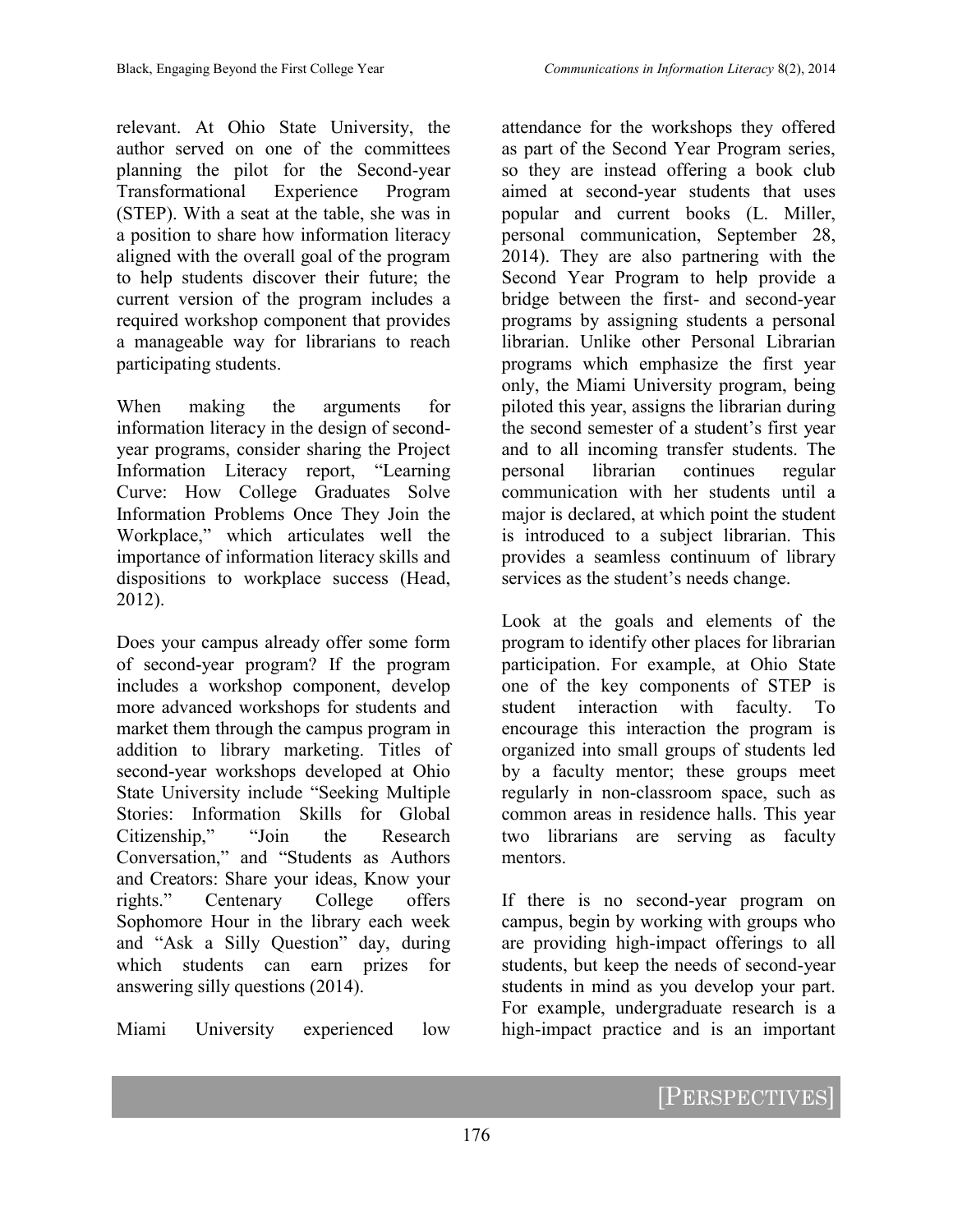program on many campuses. Offer workshops for students who are interested in learning more about undergraduate research and in the various stages of the process; topics might include "Join the Research Conversation," "Designing your Research Poster," and "Keeping your Research Organized."

Learning Communities that extend to the second year are another possibility for collaboration. At the University of Iowa, each learning community, which serves both first- and second-year students, has its own personal librarian (2014). Often these participants are subject librarians for the discipline of the learning community and are serving those academic departments. Students have the opportunity to meet their librarian through the traditional class visit and through the living learning community, thereby increasing opportunities for engagement.

#### **CONCLUSION**

The recent growth in dedicated programing for second-year college students is a wonderful opportunity for librarians to build on the strong collaborations in place at many institutions around first-year students. Typical second-year students are in developmental and transitional stages that make some information literacy instruction more relevant and appropriate than the typical first-year student. By extending instruction and programming into the second year, librarians have the potential to achieve better outcomes by reaching students more throughout their college career, and at strategically appropriate times.

#### **REFERENCES**

Association of College and Research Libraries. (2000). *Information literacy competency standards for higher education*. Retrieved from [http://www.ala.org/acrl/](http://www.ala.org/acrl/standards/informationliteracycompetency) [standards/informationliteracycompetency.](http://www.ala.org/acrl/standards/informationliteracycompetency)

Association of College and Research Libraries. (2014). *Framework for Information Literacy for Higher Education.*  Retrieved from [http://acrl.ala.org/](http://acrl.ala.org/ilstandards/?page_id=133) ilstandards/?page\_id=133.

Benjes-Small, C., Archer, A., Tucker, K., Vassady, L., & Resor Whicker, J. (2013). Teaching web evaluation: A cognitive development approach. *Communications In Information Literacy, 7*(1). Retrieved from [http://www.comminfolit.org/index.php?](http://www.comminfolit.org/index.php?journal=cil&page=article&op=view&path%5B%5D=v7i1p39) [journal=cil&page=article&op=view&path%](http://www.comminfolit.org/index.php?journal=cil&page=article&op=view&path%5B%5D=v7i1p39) [5B%5D=v7i1p39.](http://www.comminfolit.org/index.php?journal=cil&page=article&op=view&path%5B%5D=v7i1p39)

Bridges, W. (2004). *Transitions: Making sense of life's changes* (2nd ed.). Cambridge, MA: Da Capo Press books.

Cahoy, E. S,. & Snavely, L. (2007). Engaging first-year students: Developing library-related cocurricular activities that impact and empower students. In L. Hardesty (Ed.), *The role of the library in the first college year* (Monograph No. 45, pp. 121 -135). Columbia, SC: University of South Carolina, National Resource Center for The First-Year Experience and Students in Transition.

Centenary College. (2014, September 26). Sophomore events. Retrieved from [http://](http://www.centenarycollege.edu/cms/en/second-year-experience/sophomore-events/) [www.centenarycollege.edu/cms/en/second](http://www.centenarycollege.edu/cms/en/second-year-experience/sophomore-events/)year-[experience/sophomore](http://www.centenarycollege.edu/cms/en/second-year-experience/sophomore-events/)-events/.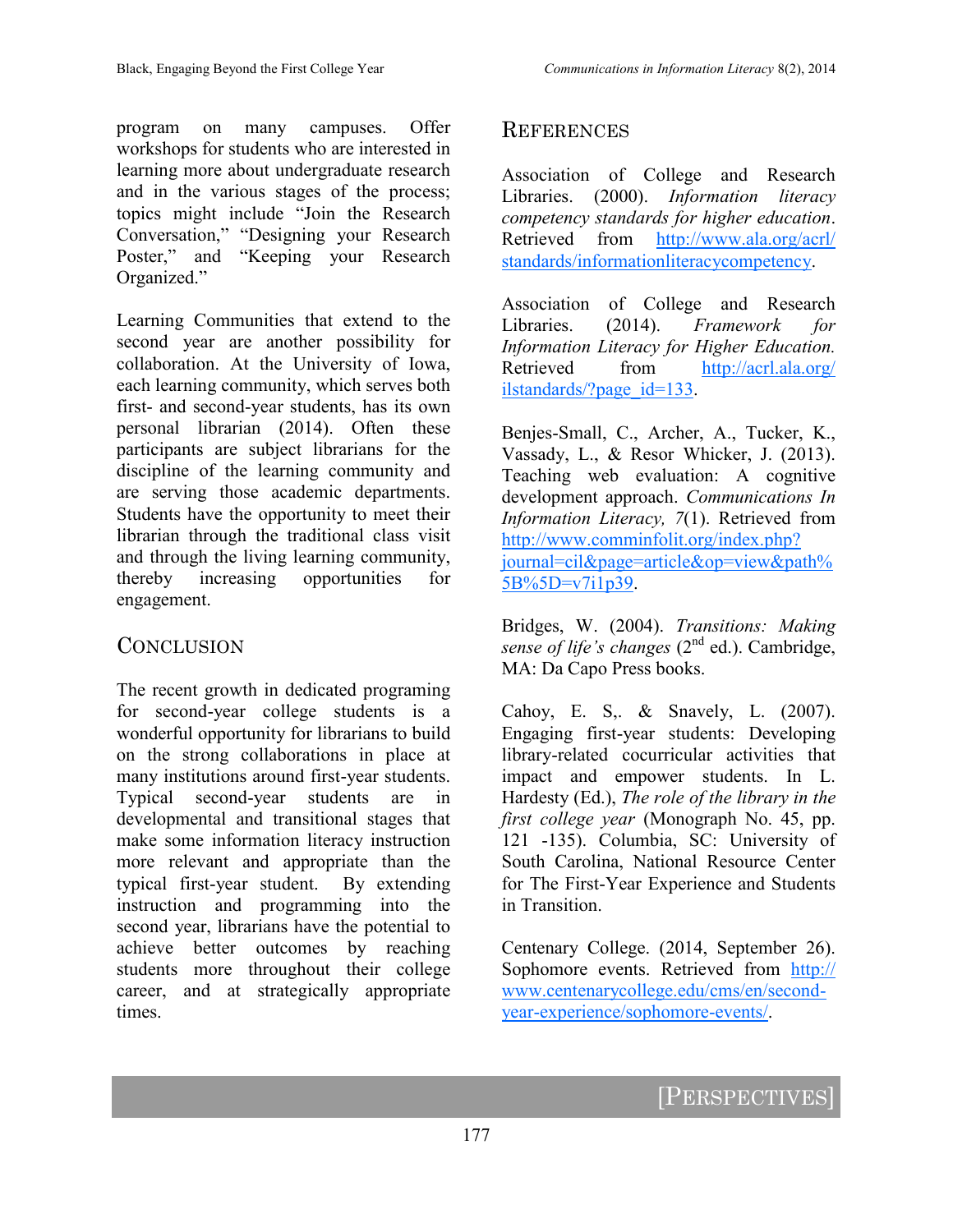Chickering, A. W. & Reisser, L. (1993). *Education and identity*. (2nd ed.). San Francisco: Jossey-Bass.

Fields, A. (2001). Women's epistemological development: Implications for undergraduate information literacy instruction. *Research Strategies*, 18(3), 227- 238.

Gardner, J.N., Pattengale, J.A., Tobolowsky, B.F., & Hunter, M.S. (2010). Introduction. In Hunter, M. S. et. al. (Eds). *Helping sophomores succeed: Understanding and improving the secondyear experience* (pp. 1-10). San Francisco: Jossey-Bass.

Gatten, J. N. (2004). Student psychosocial and cognitive development: theory to practice in academic libraries. *Reference Services Review, 32*(2), 157–163.

Hardesty, L. (Ed.). (2007). *The role of the library in the first college year*. Charleston, SC: University of South Carolina, National Resource Center for The First-Year Experience and Students in Transition.

Head, Alison. (2012). *Learning curve: How college graduates solve information problems once they join the workplace* (Project Information Literacy Research Report, The Passages Studies). Retrieved from Project Information Literacy website: [http://projectinfolit.org/images/pdfs/](http://projectinfolit.org/images/pdfs/pil_fall2012_workplacestudy_fullreport_revised.pdf) [pil\\_fall2012\\_workplacestudy\\_fullreport\\_rev](http://projectinfolit.org/images/pdfs/pil_fall2012_workplacestudy_fullreport_revised.pdf) [ised.pdf](http://projectinfolit.org/images/pdfs/pil_fall2012_workplacestudy_fullreport_revised.pdf)

Heier, M. (2012). Summary report: Understanding the sophomore year experience. Retrieved from [http://](http://depts.washington.edu/stdntlfe/wp-content/uploads/2012/02/SYE_SummaryReport_FINAL_12.18.12.pdf) [depts.washington.edu/stdntlfe/wp](http://depts.washington.edu/stdntlfe/wp-content/uploads/2012/02/SYE_SummaryReport_FINAL_12.18.12.pdf)-content/

[uploads/2012/02/](http://depts.washington.edu/stdntlfe/wp-content/uploads/2012/02/SYE_SummaryReport_FINAL_12.18.12.pdf) [SYE\\_SummaryReport\\_FINAL\\_12.18.12.pd](http://depts.washington.edu/stdntlfe/wp-content/uploads/2012/02/SYE_SummaryReport_FINAL_12.18.12.pdf) [f.](http://depts.washington.edu/stdntlfe/wp-content/uploads/2012/02/SYE_SummaryReport_FINAL_12.18.12.pdf)

Hinchliffe, L.J., & Wong, M.A. (2012). Introduction: The power of library and student affairs collaborations. In Hinchliffe, L.J., & Wong, M.A. (Eds.), *Environments for student growth and development: libraries and student affairs in collaboration* (pp. vii-viii). Chicago: Association of College and Research Libraries.

Jackson, R. (2007). Cognitive development: The missing link in teaching information literacy skills. *Reference & User Services Quarterly*, *46*(4), 28–32. doi:10.5860/ rusq.46n4.28

Kuh, G.D., Boruff-Jones, P.D. & Mark, A.E. (2007). Engaging students in the first college year: Why academic librarians matter. In L. Hardesty (Ed.), *The role of the library in the first college year* (Monograph No. 45, pp. 121 -135). Columbia, SC: University of South Carolina, National Resource Center for The First-Year Experience and Students in Transition.

Pattengale, J., & Schreiner, L. (2007). The advancement of sophomore initiatives. In Tobolowsky, B.F. & Cox, B.E. (Eds.), *Shedding light on sophomores: An exploration of the second college year* (Monograph No. 47, pp. v vii).Columbia, SC: University of South Carolina, National Resource Center for The First-Year Experience & Students in Transition.

Perry, W.G. (1970). *Forms of intellectual and ethical development in the college*